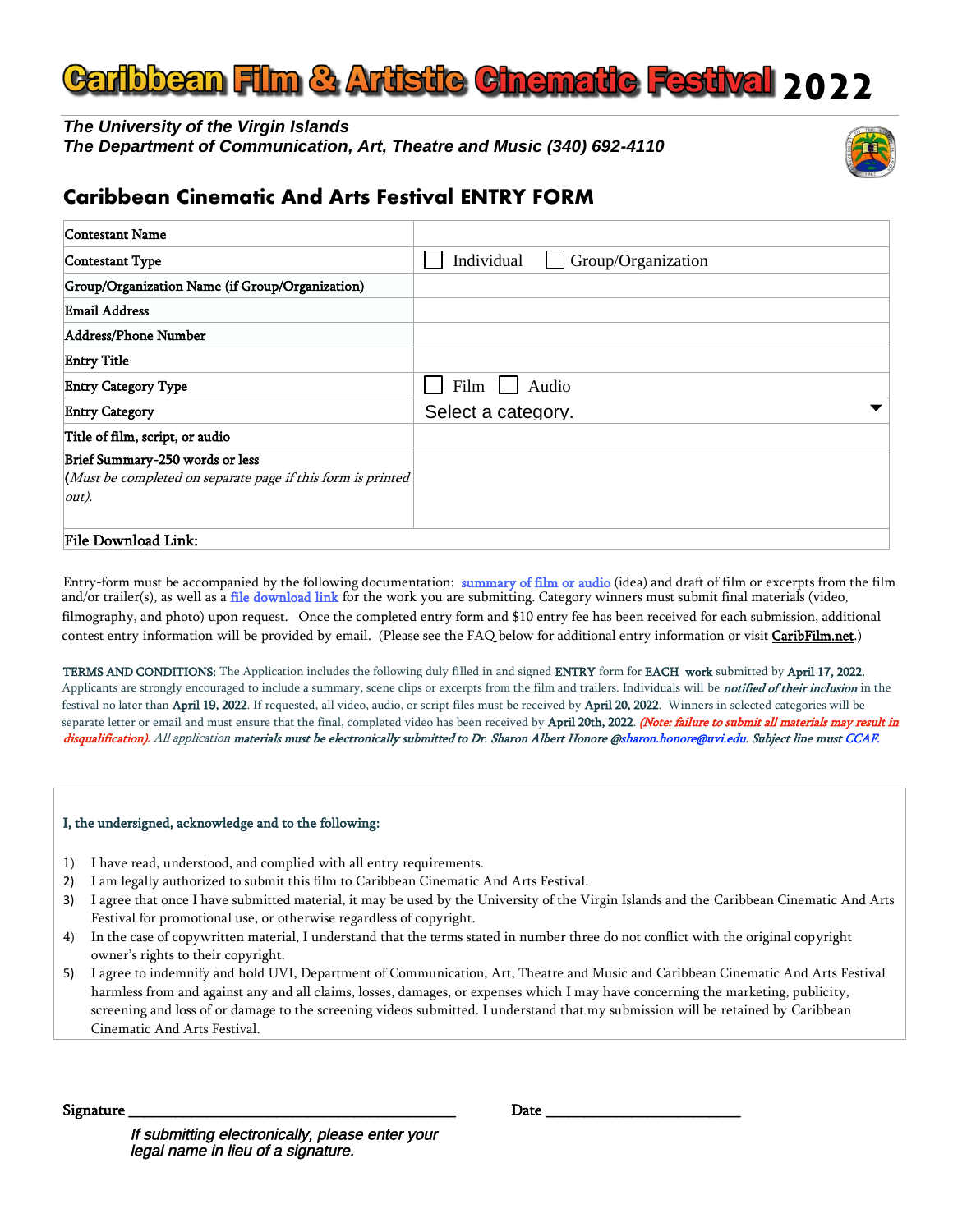# **Caribbean Film & Artistic Cinematic Festival 2022**

# **Categories**

## **Film/Video**

| <b>Entry Category</b>          | <b>Description</b>                                                                         | <b>Runtime Must</b><br><b>Not Exceed</b> | <b>Video File Format</b> |
|--------------------------------|--------------------------------------------------------------------------------------------|------------------------------------------|--------------------------|
| <b>Dramatic Short Films</b>    | Animated, narrative, or experimental.                                                      | 12 Minutes                               | M4V, MP4                 |
| <b>Comedic Short Films</b>     | Animated, narrative, or experimental.                                                      | 12 Minutes                               | M4V, MP4.                |
| <b>Documentary Short Films</b> | Animated, narrative, or experimental.                                                      | 12 Minutes                               | M4V, MP4.                |
| <b>Short Screenplay</b>        | 16 pages or less.                                                                          | N/A                                      | .PDF, .DOCX              |
| <b>Feature Films</b>           | Animated, narrative, or experimental. A preview trailer is<br>required.                    | 130 minutes                              | M4V, MP4.                |
| <b>Short Commercials</b>       | Minimum 30 seconds.                                                                        | 2 minutes                                | M4V, MP4                 |
| <b>Video Podcasts</b>          | Minimum 2 minutes.                                                                         | 12 minutes                               | .M4V, .MP4               |
| <b>Theatre Filmography</b>     | Original or published monologues, poetry, or scenes                                        | 12 minutes                               | .M4V, .MP4, .JPG, .PNG   |
| <b>Music Videos</b>            | Original content. Presenter must own song copyright for<br>songs featured in music videos. | 6 minutes                                | M4V, MP4.                |
| <b>Video Podcast</b>           | Original content. 2 minute minimum.                                                        | 12 minutes                               | M4V, MP4.                |
| <b>Exhibition</b>              | Miscellaneous content. Entries in this category will not be<br>judged.                     | 12 minutes                               | M4V, MP4                 |
| <b>Short PSAs</b>              | Public service announcements. Minimum 30 seconds.                                          | 2 minutes                                | M4V, .MP4                |

### **Audio**

| <b>Entry Category</b>               | <b>Description</b>  | <b>Runtime Must Not</b><br><b>Exceed</b> | <b>Video File Format</b> |
|-------------------------------------|---------------------|------------------------------------------|--------------------------|
| <b>30-Second Commercials</b>        | Minimum 30 seconds. | 30 seconds                               | .MP3                     |
| <b>60-Second Commercials</b>        | Minimum 60 seconds. | 60 seconds                               | .MP3                     |
| <b>Public Service Announcements</b> | Minimum 30 seconds. | 2 minutes                                | .MP3                     |
| <b>Audio Podcasts</b>               | Minimum 2 minutes.  | 12 minutes                               | .MP3                     |
| <b>Radio Plays</b>                  |                     | 12 minutes                               | MP3.                     |

Please note: Festival entrants must complete a separate entry form (and fee payment) for each entry (video, audio, or screenplay) for each category.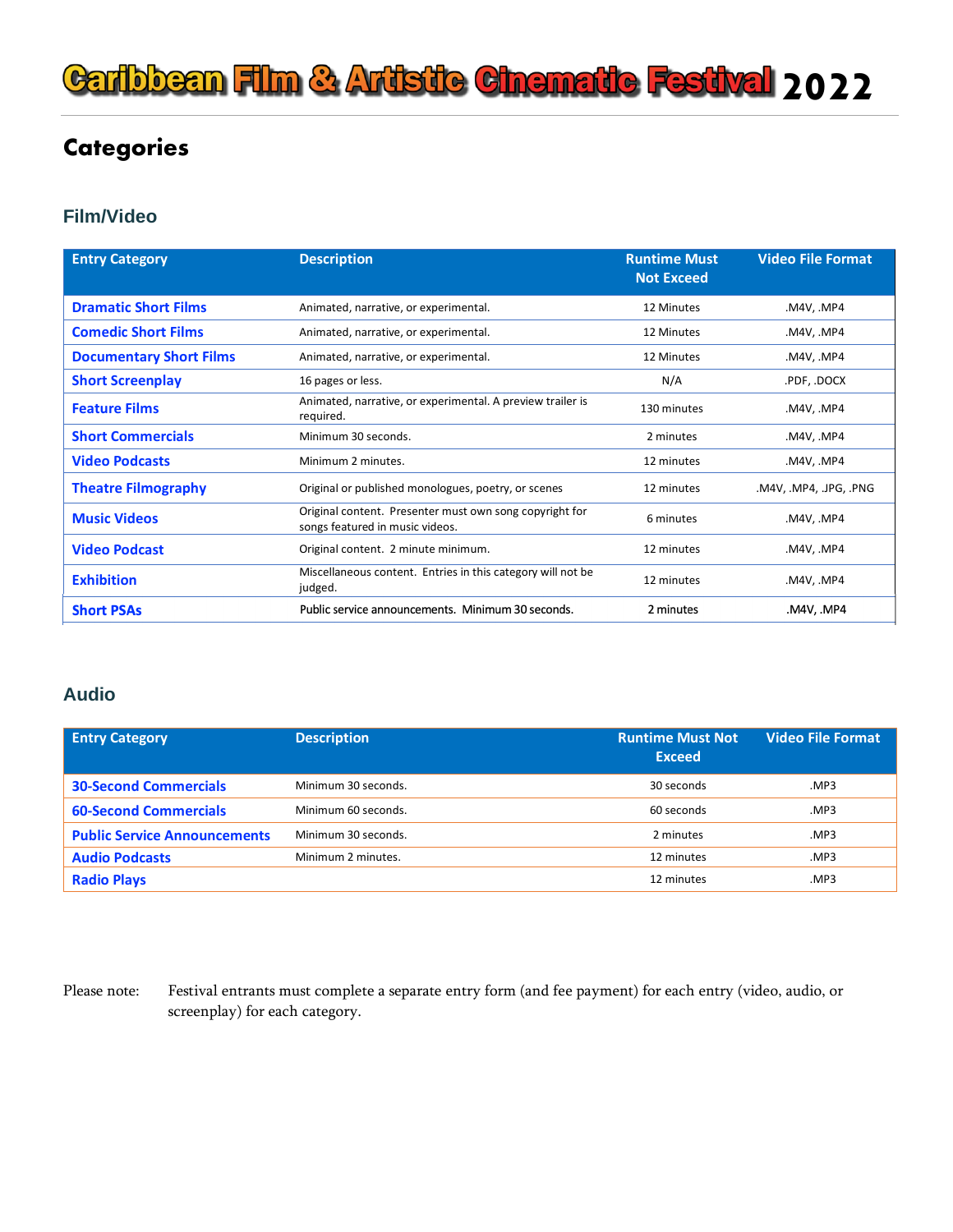# **Caribbean Film & Artistic Cinematic Festival 2022**

### **FAQ's / Information:**

- **Fees:**
	- o What are the submission fees for Filmmakers? The entry fee is \$10 per film/audio per category. (Currently enrolled UVI students are exempt from paying entry fees.)
	- o How much does it cost to upload videos? It's free to upload videos and share them with festivals. We support HD 1080p uploads up to 10 GB file sizes.

#### • **Duration and Formats:**

- o What file f ormats are accepted? For video, MP4 format is acceptable, although M4V format is preferred. For Audio, MP3 is acceptable.
- o Short films can be anywhere between 1-12 minutes in length.
- Feature films must be between 45-130 minutes in length.
- o All films must be submitted in a resolution of at least 1920 x 1080p.

#### • **Genres/Content:**

- o Films can be of any genre.
- $\circ$  Video, audio, or scripts may be about any topic provided they do not violate copyright ownership, attribution, or infringement laws. Films with a focus on Caribbean culture, life, or experiences are encouraged.

#### • **Entries:**

o Entry forms must be submitted by April , 17 2022. **No entry forms will be accepted after this date.** o All films/scripts must be submitted (via email) by **April 20, 2022**. **No files will be accepted after this**

- **date.**
- $\circ$  Entrants will be notified of their inclusion in the festival no later than April 19, 2022.
- o All application materials must be electronically submitted to Dr. Sharon Albert Honore @sharon.honore@uvi.edu. Subject line must include CCAF.
- $\circ$  Can I enter my film or audio in more than one category? Yes. You must submit a completed entry form and fee payment each time you enter your work in a separate category.
- $\circ$  In the cases of collaborative projects, the group name listed on the entry form will be the recipient of any awards.

### • **For additional information, please call** *(340) 692-4110* **or visit** *CaribFilm.Net.*

#### **Awards:**

- Monetary prizes will be awarded to the first-place winners in each category.
- Second and third-place winners will not receive monetary prizes but will receive special recognition awards.
- At the discretion of CCAF, filmmakers will have the opportunity to submit their films for a chance to be featured at a CCAF Red Carpet Event/Screening. The chosen films will also receive the prestigious Grand *Showcase Award*.
- Awards will also be given for Best Production, Best Cinematography, Best Original Story, and Most Creative Entry.

### **Judging:**

• A panel of judges, consisting of celebrated producers and industry professionals, will evaluate the submitted films prior to the festival.